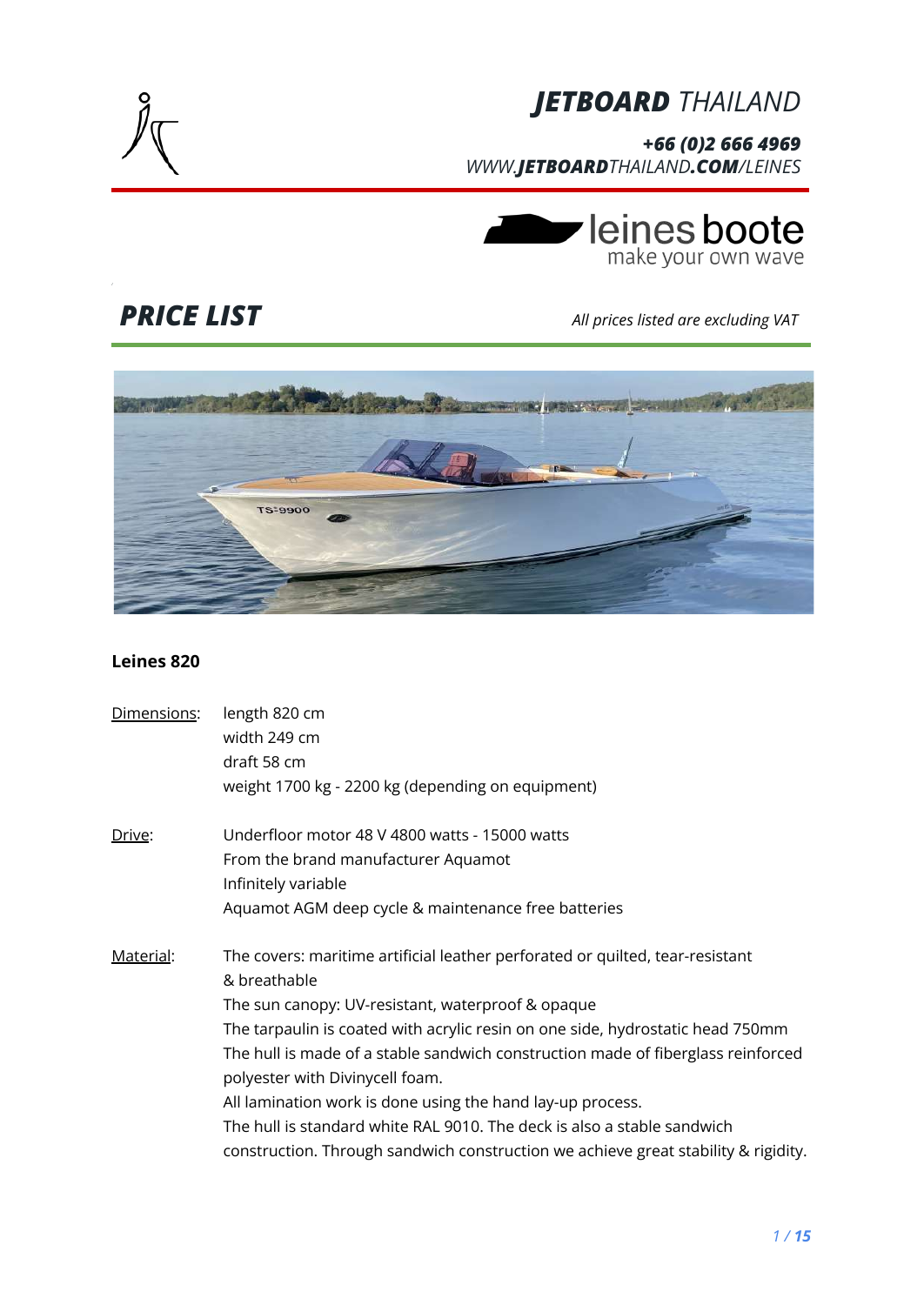

*+66 (0)2 666 4969 WWW.JETBOARDTHAILAND.COM/LEINES*



#### **Leines 820 — standard equipment**

- Hull and deck color in white (RAL 9010)
- Windscreen in smoke gray with center step-through
- Upholstery in beige (lying surface, bench seat, steering chair)
- Control chair rotatable and height adjustable
- Black steering wheel
- Teleflex steering
- L-bench with storage compartments
- Integrated lounging surface with storage compartment
- Integrated bathing platform with tea application
- Swim ladder foldable 4 steps
- Mandatory walls in white
- Cockpit floor with tea application
- Stainless steel cleats retractable at the stern stb. & bb
- Eyebolt (at the bow)
- Fender hooks made of stainless steel (2 pcs.)
- Rub rail stainless steel
- Stainless steel bow fitting
- Hatch cabin with 4 storage compartments
- Preparation for bimini cover
- Preparation for tarpaulin rods (full tarpaulin)
- Drainage device preparation
- Sonic device
- CE certification
- Serial number at the rear

#### **Standard propulsion/drive**:

- Underfloor motor Aquamot Trend 4.3 UF. 4.3 KW motor power, 4 x 260 AH battery power
- Control unit / stepless throttle / battery indicator
- 4x ALS batteries 12260 12V/260AH
- Fully automatic Aquamot 48 V 20 A charger

#### **THB ฿2,818,695**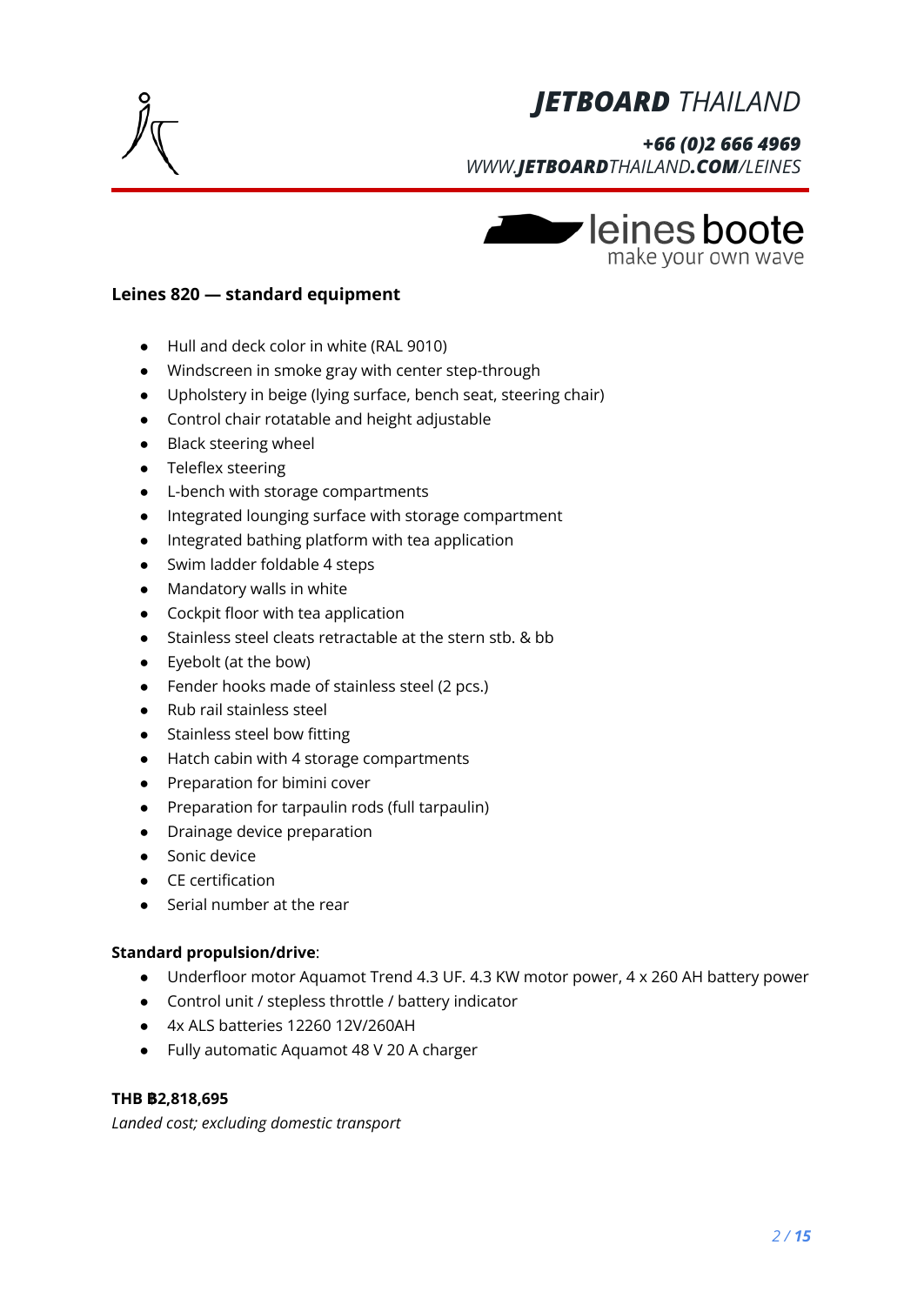

*+66 (0)2 666 4969 WWW.JETBOARDTHAILAND.COM/LEINES*



#### **Leines 820 — additional drive/propulsion options**

Complete system 8KW engine power, 4 x 260 AH battery power Consisting of: Aquamot Trend 8.0 UF

- Control unit / stepless throttle / battery indicator
- 4x ALS 12260 12V/260AH batteries
- 1x Aquamot 48 V 20 A charger

#### **THB ฿286,615**

Complete system 8 KW motor power, 8 x 200 AH battery power Consisting of: Aquamot Trend 8.0 UF

- Control unit / stepless throttle / battery indicator
- 8x ALS 12200 12V/200AH batteries
- 2x fully automatic charger Aquamot 48 V 20 A

#### **THB ฿325,538**

Complete system 11 KW engine power, 8 x 200 AH battery power Consisting of: Aquamot Trend 11.0 UF

- Control unit / stepless throttle / battery indicator
- 8x ALS 12200 12V/200AH batteries
- 2x fully automatic charger Aquamot 48 V 20 A

#### **THB ฿421,077**

Complete system 15 KW engine power, 8 x 260 AH battery power Consisting of: Aquamot Trend 15.0 UF

- Control unit / stepless throttle / battery indicator
- 8x ALS 12260 12V/260AH batteries
- 2x fully automatic charger Aquamot 48 V 20 A

#### **THB ฿562,615**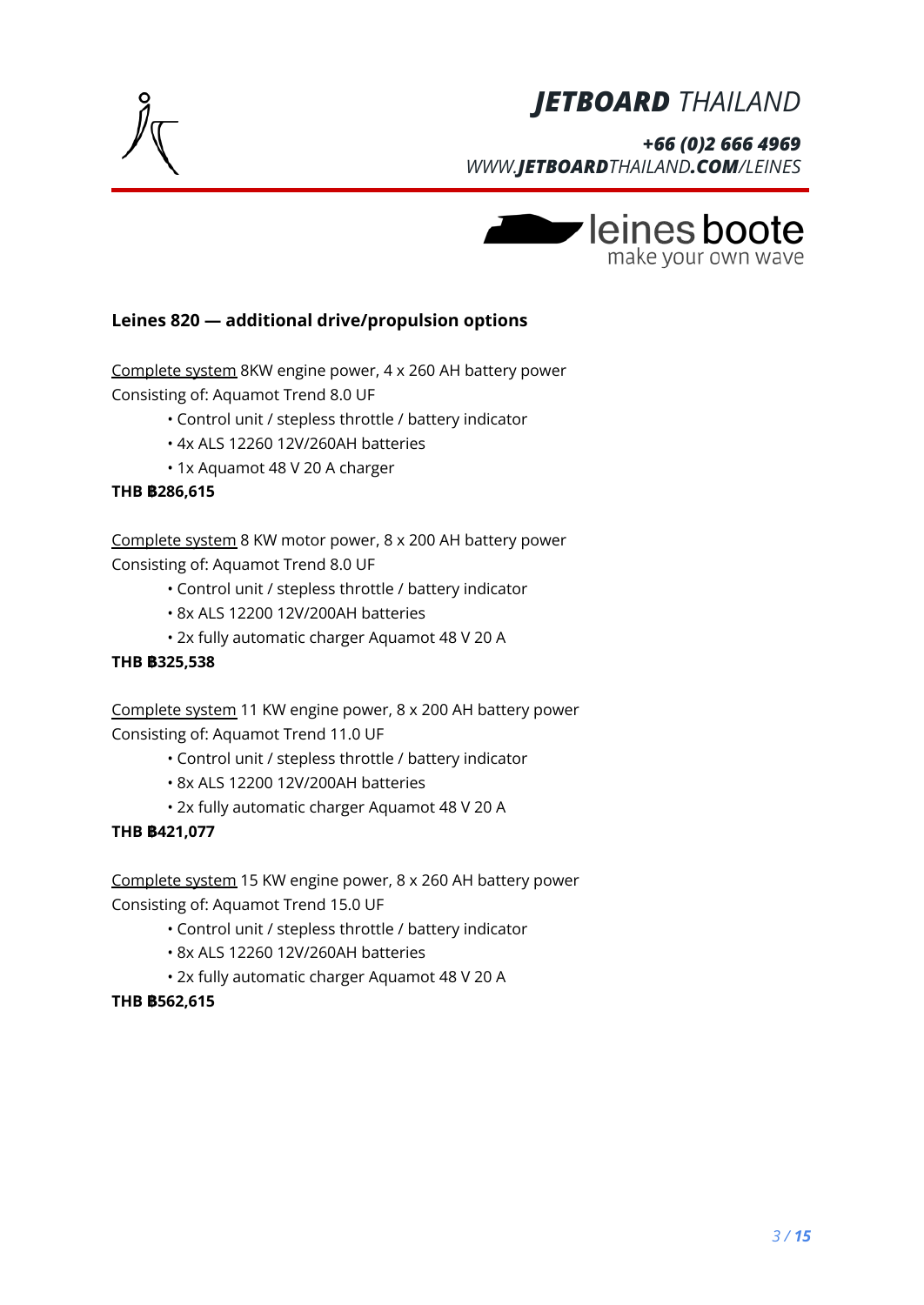

*+66 (0)2 666 4969 WWW.JETBOARDTHAILAND.COM/LEINES*



#### **Leines 820 — optional equipment**

| Comfort   | Bimini cover in black, stainless steel rods, protective bag, logo                                              | <b>B56,845</b> |
|-----------|----------------------------------------------------------------------------------------------------------------|----------------|
| Comfort   | Bimini extension over lying surface                                                                            | B20,633        |
| Comfort   | Stainless steel railing along the lying surface (starboard & portside)                                         | B19,791        |
| Comfort   | Stainless steel fairleads (starboard & portside)                                                               | <b>B8,843</b>  |
| Comfort   | Additional retractable clears 2x                                                                               | <b>B17,685</b> |
| Comfort   | Table in the cockpit with drink holder, removable                                                              | B20,633        |
| Comfort   | Foldable bottle holder                                                                                         | <b>B1,895</b>  |
| Comfort   | Tray with drink holder                                                                                         | B16,422        |
| Comfort   | Hatch lifter gas springs                                                                                       | <b>B14,738</b> |
| Comfort   | Electric hatch lifter                                                                                          | <b>B73,688</b> |
| Comfort   | 4-step bathing ladder                                                                                          | <b>B11,369</b> |
| Comfort   | Fender hook, self-locking                                                                                      | <b>B3,158</b>  |
| Safety    | Starter package (4x fenders, 2x ropes at 6m, anchor)                                                           | <b>B17,685</b> |
| Safety    | Safety package (life jackets 4x)                                                                               | <b>B</b> 9,264 |
| Electrics | Starter package for electrical consumers (Consumer battery 85 AH,<br>additional charger)                       | <b>B16,422</b> |
| Electrics | Marine radio with Bluetooth / USB, 2 marine speakers                                                           | <b>B31,581</b> |
| Electrics | Marine radio Fusion 4 speakers 2 tweeters                                                                      | <b>B82,110</b> |
| Electrics | Marine radio Professional Fusion 4 speakers 2 tweeters + subwoofer.<br>With color speakers and remote control. | B209,275       |
| Electrics | Fridge drawer, Dometic CD 20                                                                                   | <b>B71,583</b> |
| Electrics | Fixed navigation lights                                                                                        | <b>B25,686</b> |
| Electrics | Interior lighting                                                                                              | <b>B18,948</b> |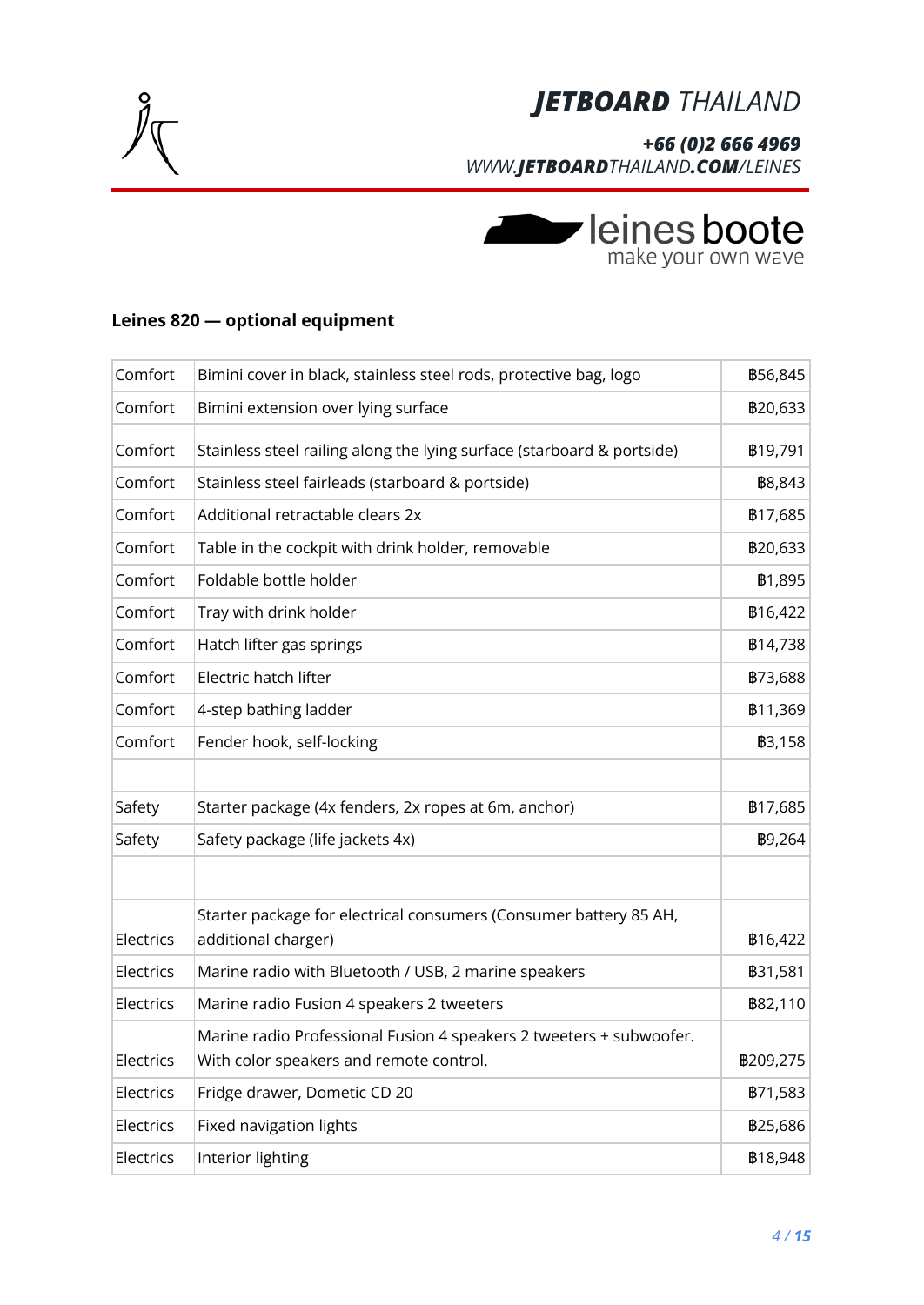

#### *+66 (0)2 666 4969*

*WWW.JETBOARDTHAILAND.COM/LEINES*

# **Delines boote**

| Electrics | Underwater lighting (at the stern, bb & stb)         | <b>B54,740</b> |
|-----------|------------------------------------------------------|----------------|
| Electrics | Bow thruster 2x LED spotlight                        | <b>B54,319</b> |
| Electrics | Depth Gauge                                          | B21,896        |
| Electrics | Inductive mobile phone charging station              | <b>B11,790</b> |
| Electrics | USB charging plug                                    | <b>B7,158</b>  |
| Electrics | Cigarette lighter                                    | <b>B7,158</b>  |
| Electrics | Electric bilge pump                                  | <b>B10,106</b> |
| Electrics | Charging cable 16 A circuit breaker, 5m length       | <b>B4,000</b>  |
| Electrics | Electric horn                                        | <b>B8,843</b>  |
|           |                                                      |                |
| Optics    | Tea applications at the bow                          | B63,162        |
| Optics    | Teak application dashboard and cockpit               | <b>B13,474</b> |
| Optics    | Boat cushion 40 cm x 40 cm, piping and filling       | <b>B3,579</b>  |
| Optics    | Bath towel white, embroidered with logo xxl          | <b>B3,579</b>  |
| Optics    | Beach bag beige, with embroidered logo               | <b>B5,053</b>  |
| Optics    | Swallow's nest side storage compartment              | <b>B12,211</b> |
| Optics    | Swallow's nest side storage compartment painted      | B21,475        |
| Optics    | Flagpole stainless steel 2 parts                     | <b>B</b> 9,264 |
|           |                                                      |                |
|           | Protection Full tarpaulin incl. rods & tenax buttons | <b>B96,848</b> |
|           | Protection Antifouling first coat                    | B122,112       |
|           | Protection Fenders 4x fenders, adjusted with line    | <b>B8,843</b>  |
|           | Protection Fender socks in black                     | <b>B1,895</b>  |
|           | Protection Ropes 4x6m, including shock absorbers 4x  | <b>B9,264</b>  |
|           | Protection Anchor with anchor swivel, 20m line       | <b>B8,000</b>  |
|           | Protection Fire extinguisher with holder             | <b>B3,790</b>  |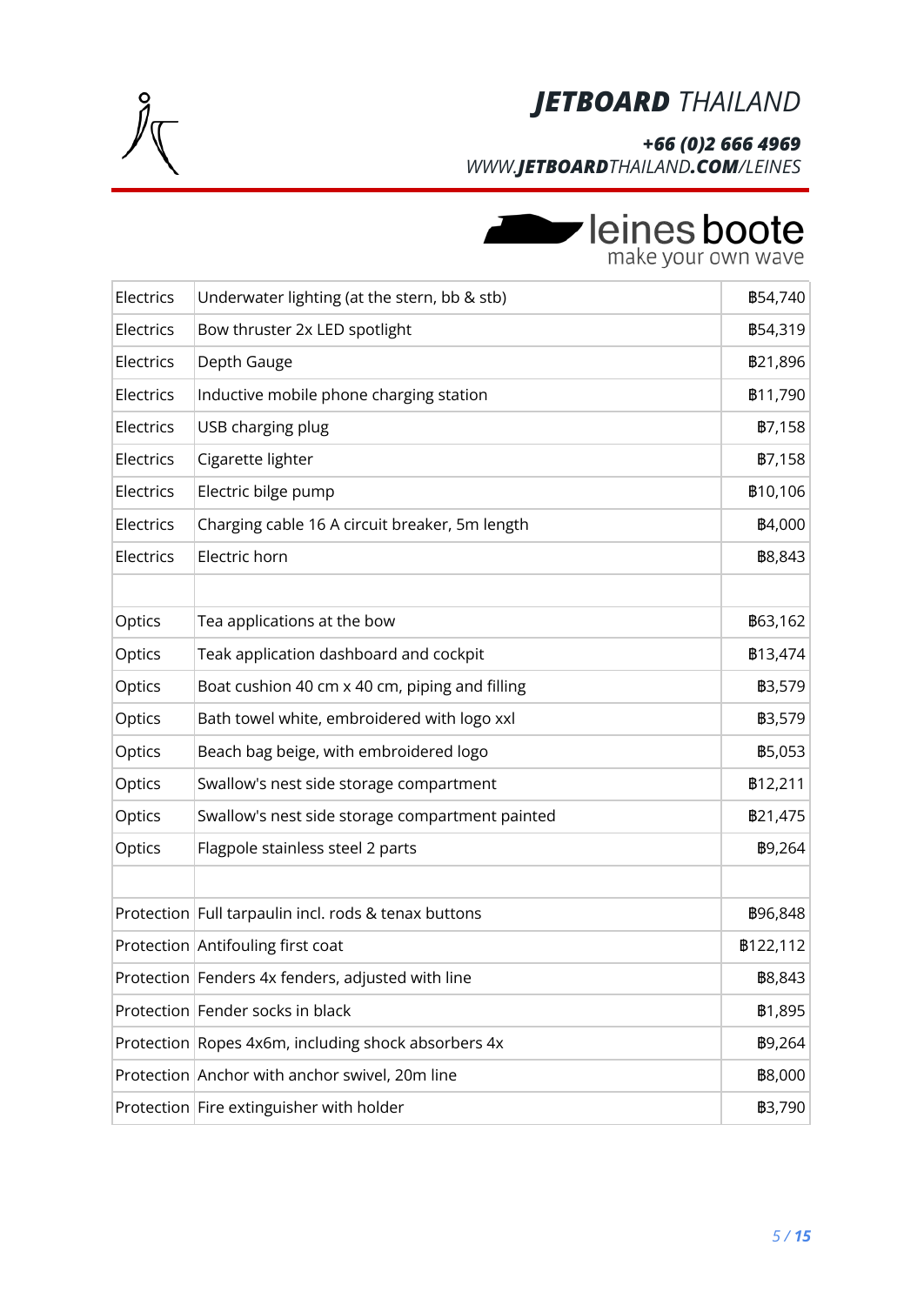

*+66 (0)2 666 4969 WWW.JETBOARDTHAILAND.COM/LEINES*







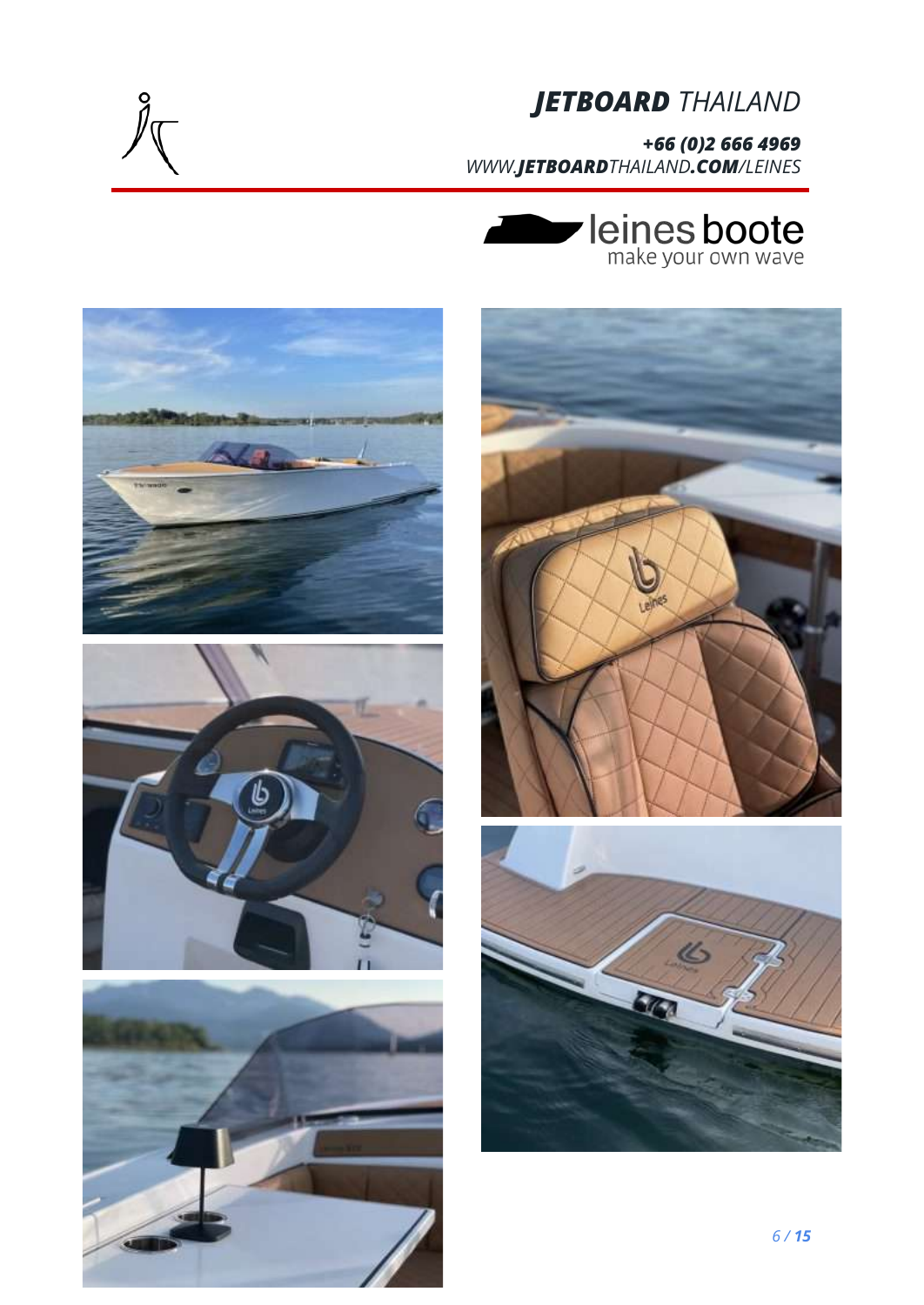

*+66 (0)2 666 4969 WWW.JETBOARDTHAILAND.COM/LEINES*





#### **Leines 560 Classic**

The perfect start. Inspired by the look of classic electric boats and updated with modern details.

#### **Leines 560 Classic — standard equipment**

- Hull and deck color in white (RAL 9010)
- Anchor locker at the bow with water drainage
- Split windscreen in gray (8mm thick)
- Teleflex steering with steering wheel black and chrome look
- Logo on the dashboard
- Swallow's Nest Bb (glove compartment)
- Control chair rotatable and freely movable
- L bench seat with three storage compartments
- Integrated lying surface with storage compartment
- Integrated bathing platform with tea application and logo
- Swim ladder foldable 4 steps
- Upholstery in beige (lying surface, bench seat, steering chair)
- Mandatory walls in white
- Cockpit floor tea application
- Stainless steel cleats (at the front center of the boat deck, at the stern stb.& bb)
- Eye bolts (at bow, at stern starboard & port)
- Fender hooks made of stainless steel (4 pcs.)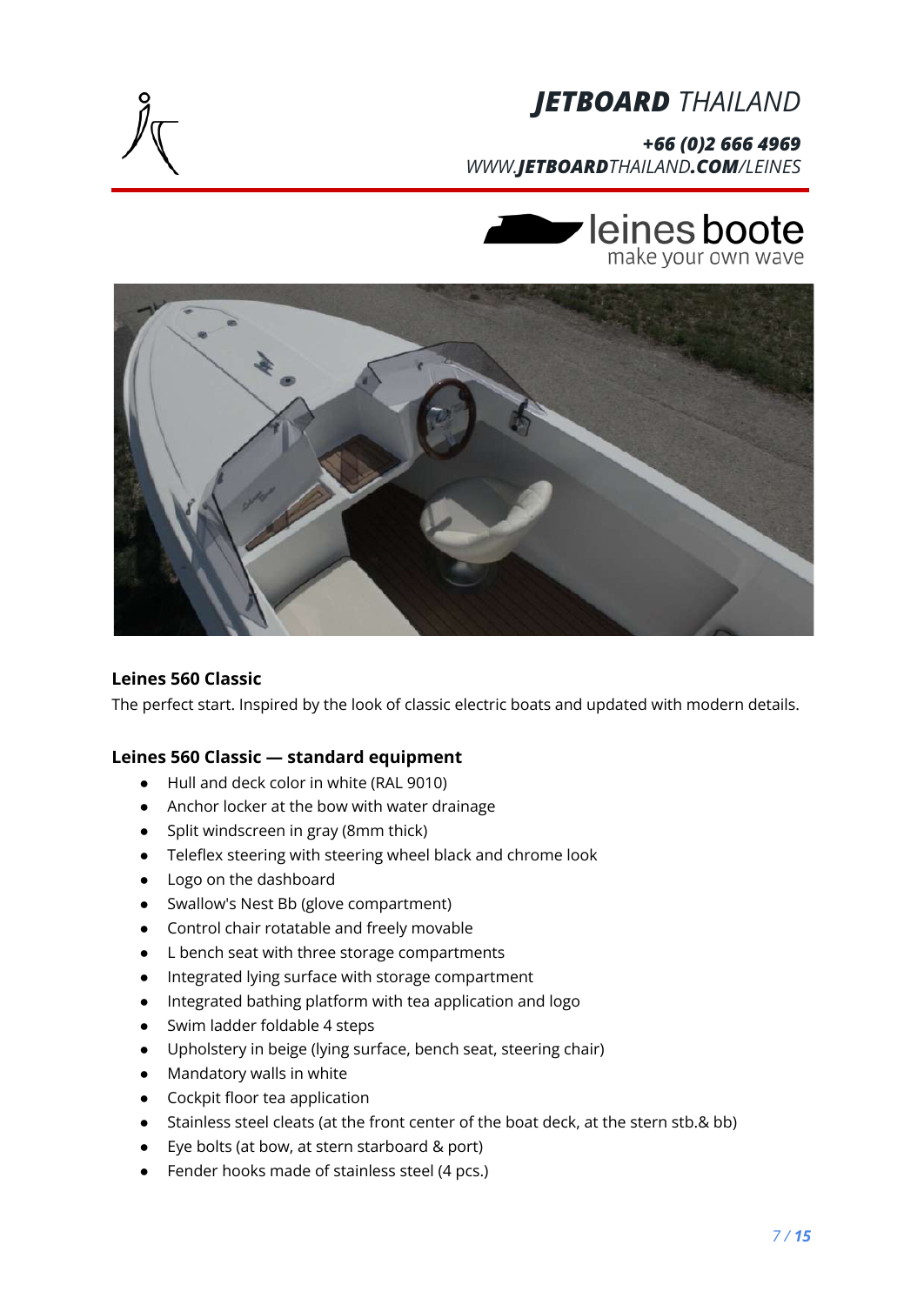

*+66 (0)2 666 4969 WWW.JETBOARDTHAILAND.COM/LEINES*



- Edge protection, skirting board
- CE certification
- Serial number at the rear
- 2.2 KW underfloor motor Aquamot 24 V Infinitely variable
- 2x AGM batteries, Aquamot (12V, 200 AH)
- 1x automatic charger, Aquamot (24V, 30 AH)

#### **THB ฿1,423,229**

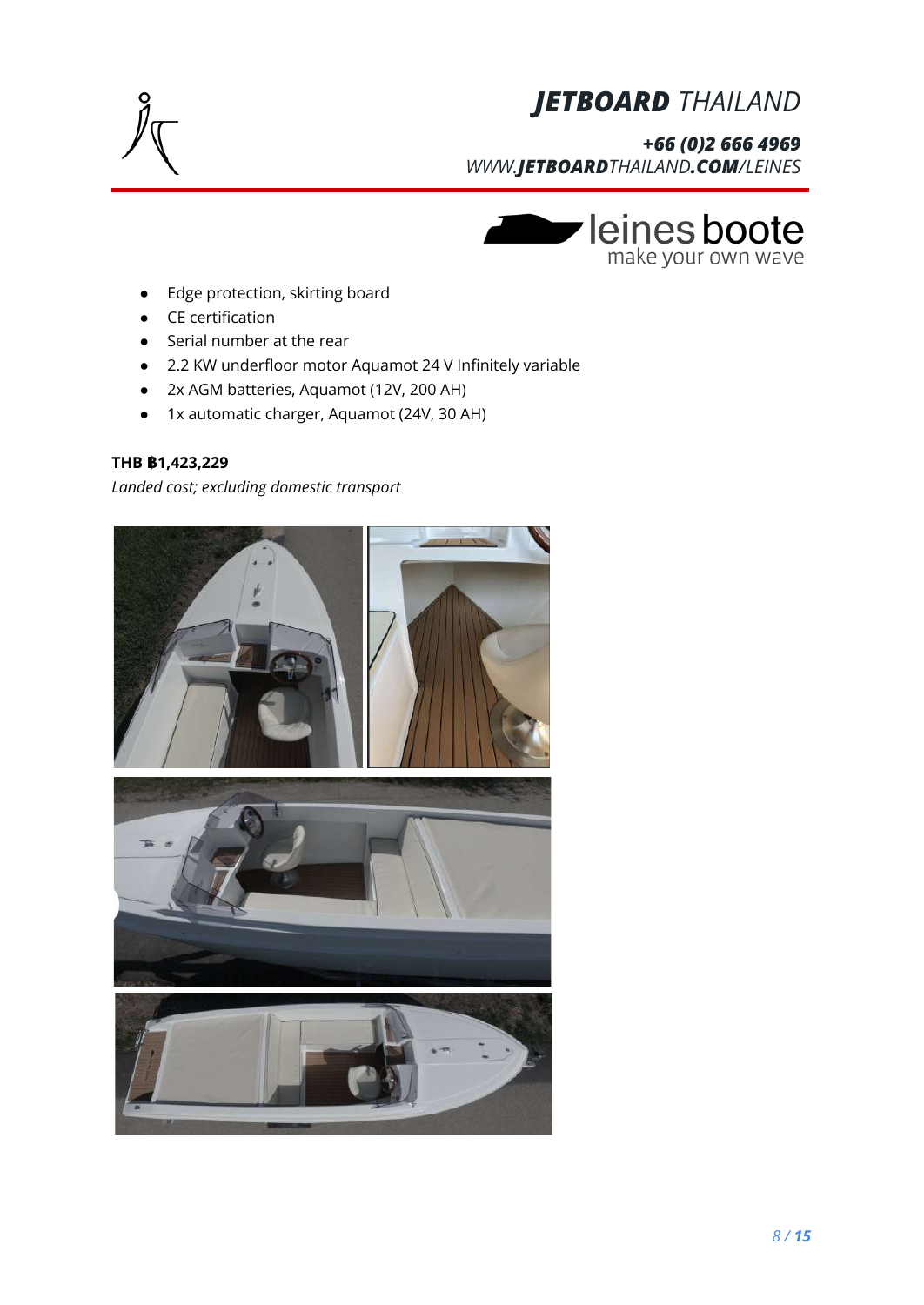

#### *+66 (0)2 666 4969 WWW.JETBOARDTHAILAND.COM/LEINES*





#### **Leines 560 Comfort**

In addition to the classic equipment, the "Comfort" equipment line offers further highlights such as teak applications, a bimini sun canopy and the stainless steel railing.

#### **Leines 560 Comfort — standard equipment**

Includes Classic equipment package

In addition to the Leines 560 Classic equipment:

- Stainless steel railing along the lying surface (stb. & port)
- Teak applications complete
- Stainless steel fairleads (stb. & port.)
- Cockpit walls in quilted imitation leather
- Upholstery with contrasting piping in black
- Pillow 2x
- Teak table in the cockpit, removable
- Stainless steel cleats, foldable
- Bimini cover with stainless steel rods and protective bag
- 2x AGM batteries, Aquamot (2x 260 AH)
- Automatic charger, Aquamot (24 V 30 AH)
- Starter package (2x fenders, 2x ropes a' 4m, anchor)
- Preparations for tarpaulin rods

#### **THB ฿1,613,885**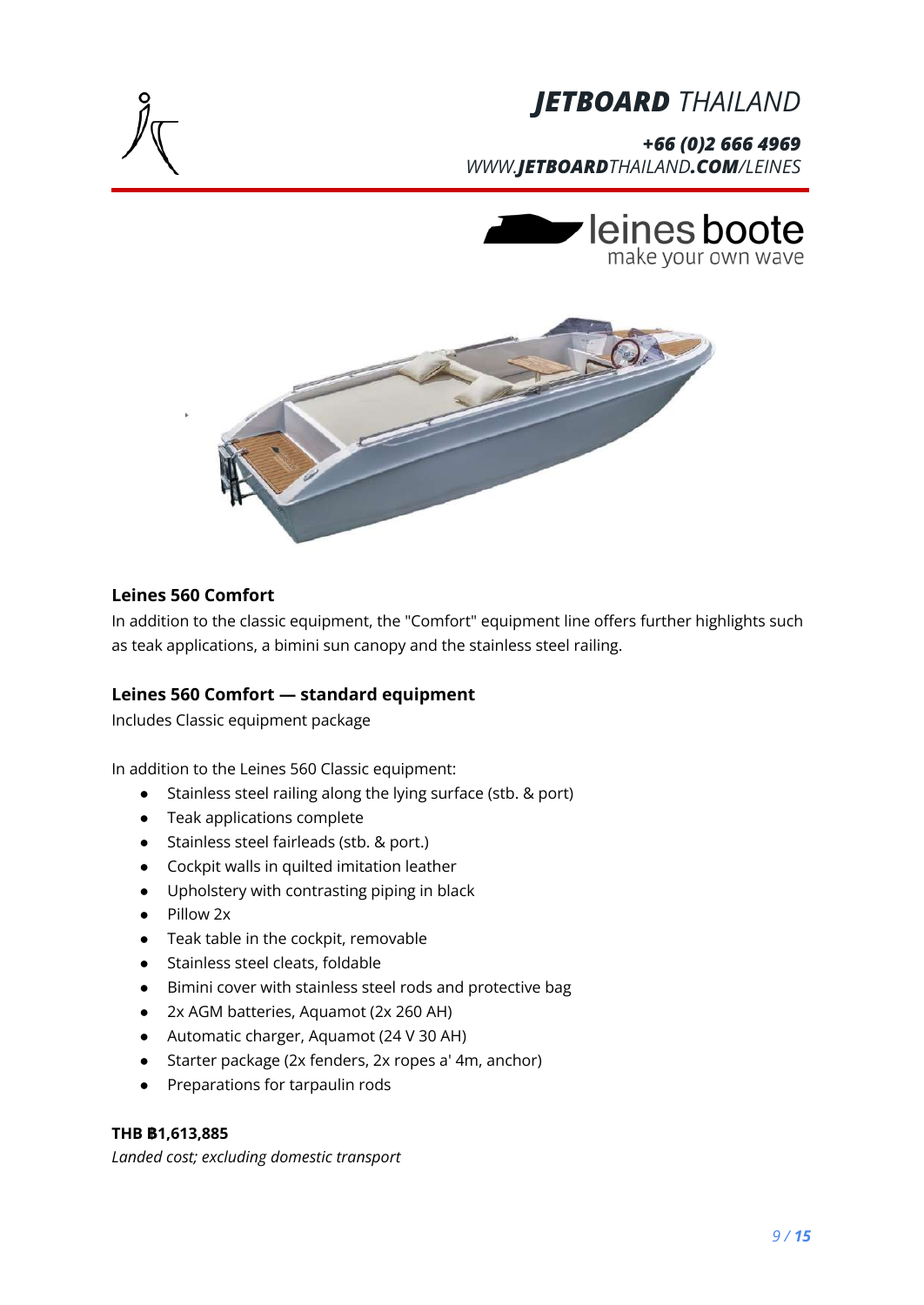

*+66 (0)2 666 4969 WWW.JETBOARDTHAILAND.COM/LEINES*

leines boote



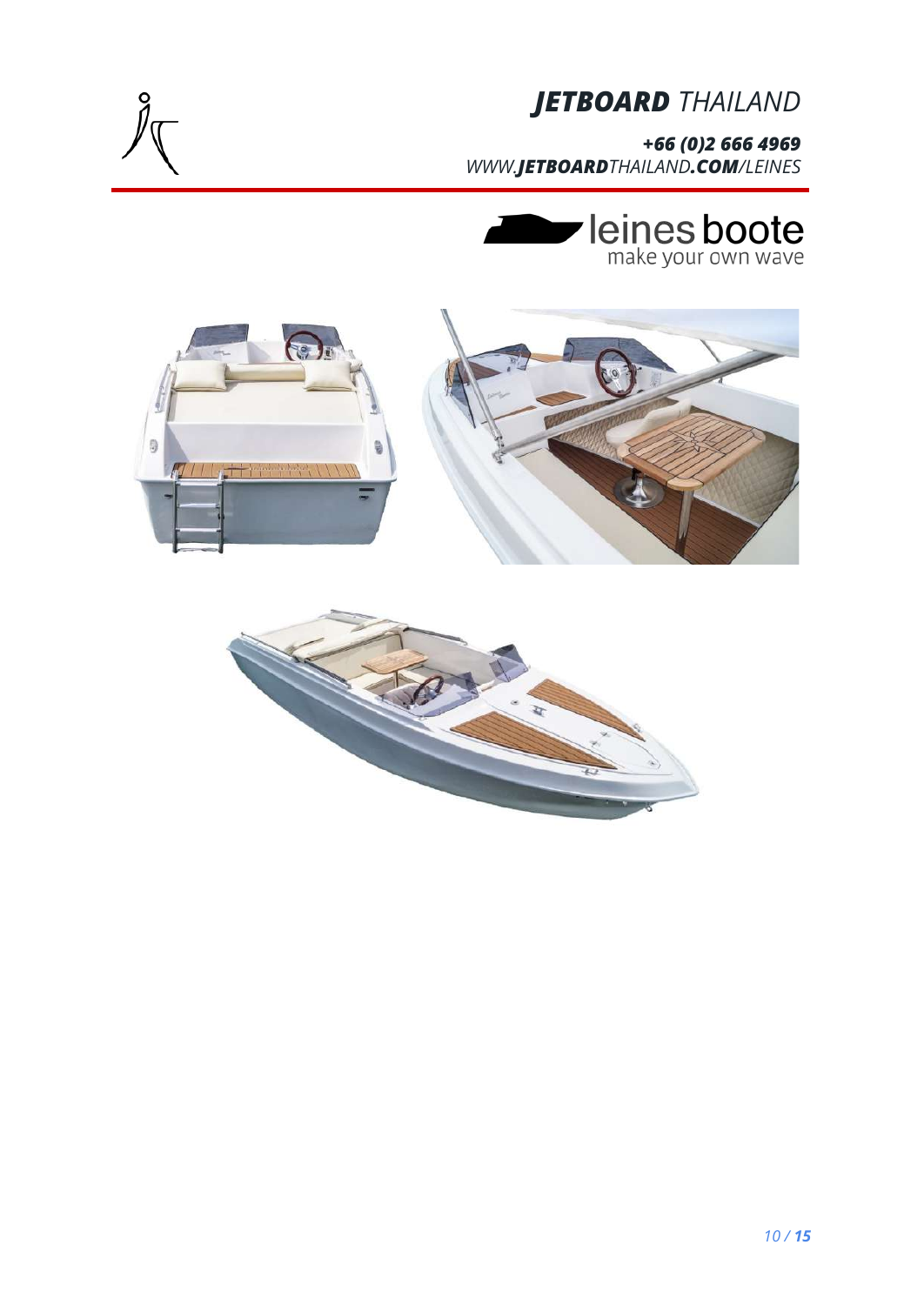

#### *+66 (0)2 666 4969 WWW.JETBOARDTHAILAND.COM/LEINES*





#### **Leines 560 Exclusive**

The equipment variant "Exclusive" leaves little to be desired. In addition to the Classic & Comfort equipment, there is also a large cooling compartment, radio/MP3 player as well as a full tarpaulin and a matching 750 kg road trailer.

#### **Leines 560 Exclusive — standard equipment**

Includes Classic equipment package Includes Comfort equipment package

In addition to the Classic & Comfort equipment:

- Radio with USB and AUX output
- Tea application in the swallow's nest
- tea application stb. hull
- Marine speakers, 2 pieces
- ambient lighting
- Cooling drawer, Waeco CD 20
- 12 V battery for consumers (radio, refrigerator, etc.)
- 12 V automatic charger for consumer battery
- Navigation lighting, pluggable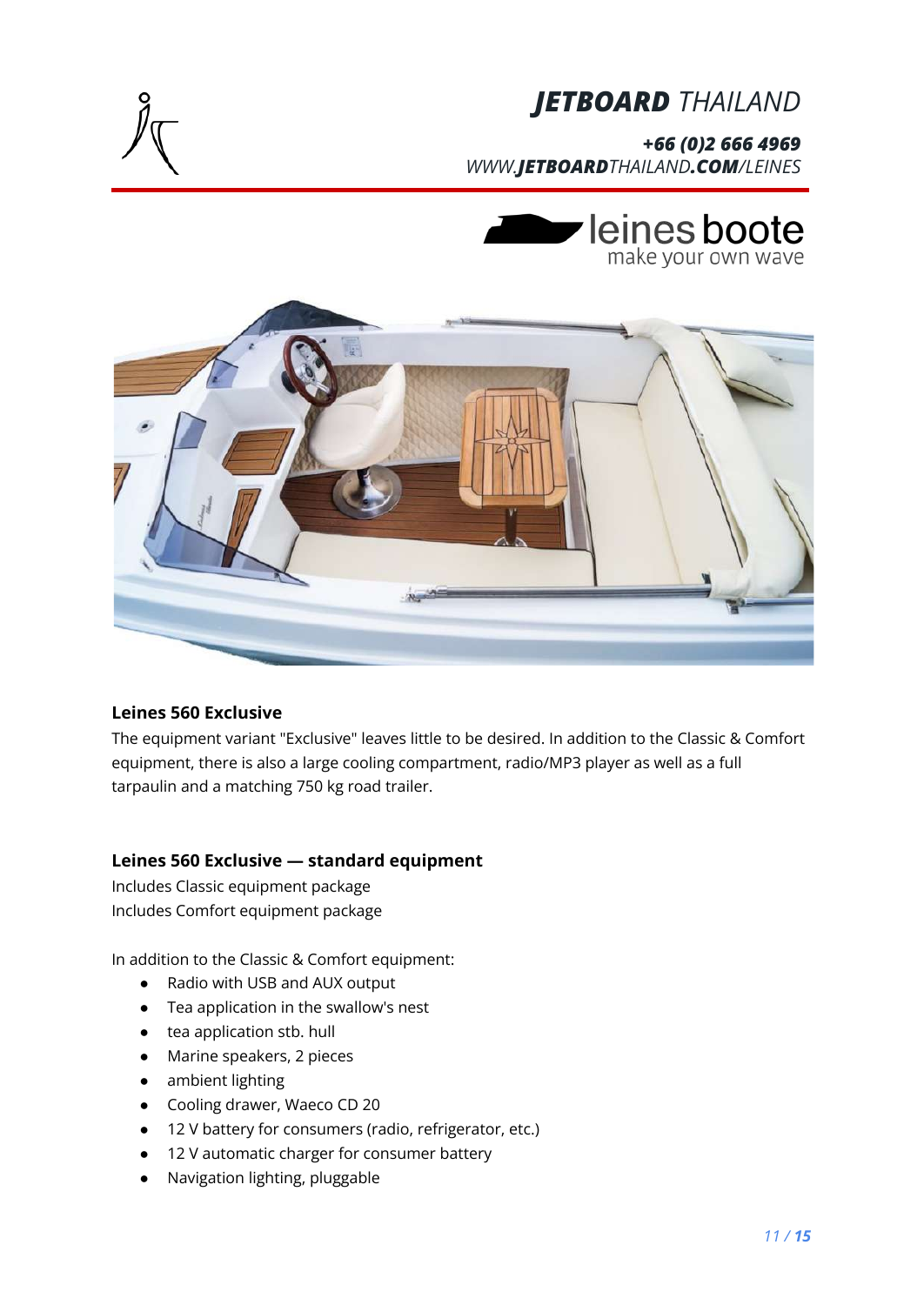

*+66 (0)2 666 4969 WWW.JETBOARDTHAILAND.COM/LEINES*



- Antifouling VC17m
- Tarpaulin, full tarpaulin over the entire boat including rods
- Safety package (life jackets 4 pieces)

#### **THB ฿1,812,038**

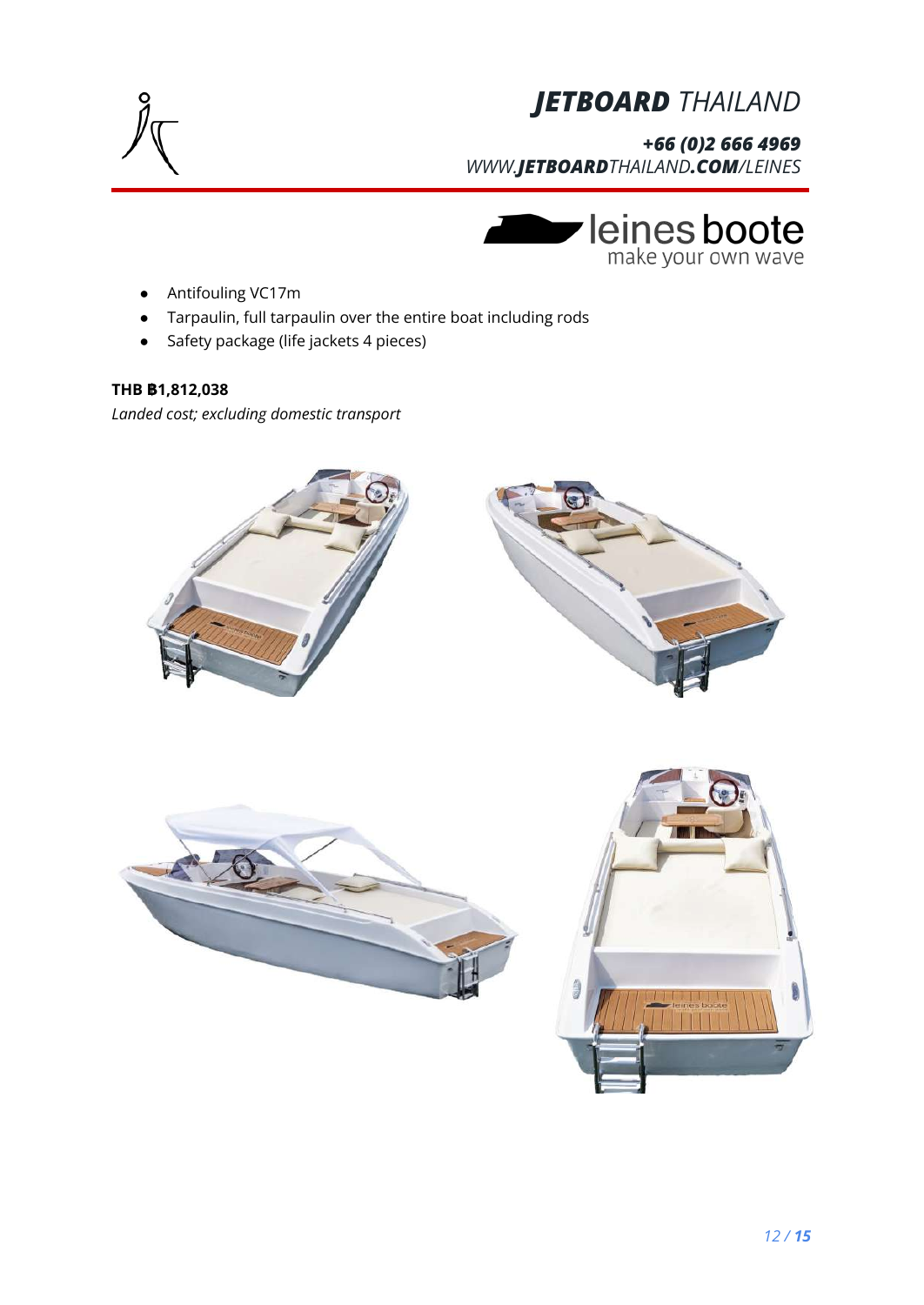

### *+66 (0)2 666 4969*

*WWW.JETBOARDTHAILAND.COM/LEINES*



#### **Leines 560 — optional equipment**

| Optics     | Stainless steel railing 1450mm stb. & bb                                                                                                             | B20,633         |
|------------|------------------------------------------------------------------------------------------------------------------------------------------------------|-----------------|
| Optics     | Foldable stainless steel cleats, stern stb. & bb                                                                                                     | <b>B8,843</b>   |
| Optics     | Warping cleats stainless steel, bow stb. & bb                                                                                                        | <b>B4,000</b>   |
| Optics     | Imitation leather walls Imitation leather walls, quilted                                                                                             | <b>B37,265</b>  |
| Optics     | Boat cushion 40 cm x 40 cm, piping and filling                                                                                                       | <b>B3,579</b>   |
| Optics     | Teak applications complete, "mocca over black"                                                                                                       | B111,585        |
| Optics     | Teak application bow, starboard, port                                                                                                                | <b>B26,528</b>  |
| Optics     | Teak application dashboard                                                                                                                           | <b>B8,211</b>   |
| Optics     | Teak application cockpit                                                                                                                             | <b>B73,688</b>  |
| Optics     | Teak application bathing platform, including logo                                                                                                    | B28,633         |
| Optics     | White bath towel with embroidered logo                                                                                                               | <b>B4,000</b>   |
| Optics     | Beach bag beige, with embroidered logo                                                                                                               | <b>B4,000</b>   |
| Optics     | Stainless steel logo lasered from stainless steel, self-adhesive                                                                                     | <b>B3,790</b>   |
| Comfort    | Removable teak table, incl. assembly and height-adjustable table base                                                                                | <b>B26,528</b>  |
| Comfort    | Bimini white stainless steel poles, protective bag, logo                                                                                             | <b>B46,318</b>  |
| Comfort    | WAECO CD 20 refrigerator drawer                                                                                                                      | <b>B64,004</b>  |
| Comfort    | Long version length 605cm; Extended bathing platform reinforced ex<br>shipyard. Reinforced transom, extended tarpaulin, extended tea<br>application. | B164,220        |
|            |                                                                                                                                                      |                 |
| Protection | Full tarpaulin incl. rods & tenax buttons                                                                                                            | <b>B</b> 62,740 |
| Protection | Antifouling first coat                                                                                                                               | <b>B</b> 66,951 |
| Protection | Fenders 4x fenders, adjusted                                                                                                                         | <b>B4,632</b>   |
| Protection | Fender socks in black                                                                                                                                | <b>B1,053</b>   |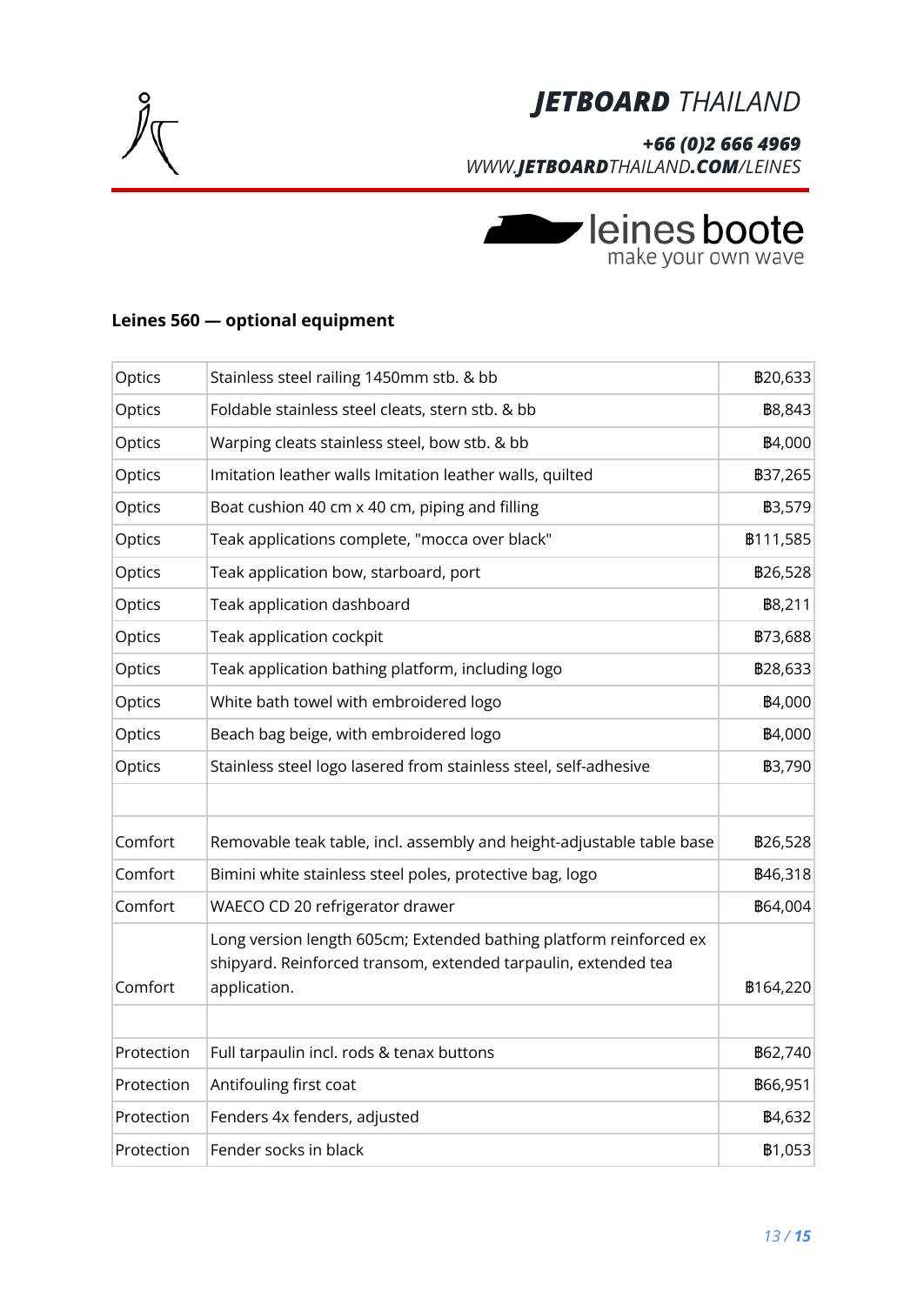

#### *+66 (0)2 666 4969*

*WWW.JETBOARDTHAILAND.COM/LEINES*

# **Delines boote**

| Protection | Ropes 4x4m, including shock absorbers 4x        | <b>B7,369</b>  |
|------------|-------------------------------------------------|----------------|
| Protection | Anchor with anchor swivel, 20m line             | <b>B3,790</b>  |
| Protection | Fire extinguisher with holder                   | <b>B3,790</b>  |
| Protection | Charging cable 16 A circuit breaker, 5m length  | <b>B4,000</b>  |
|            |                                                 |                |
| Electrics  | Aquamot automatic charger, 30 AH 24 V           | B20,633        |
| Electrics  | Aquamot automatic charger, 10 AH 24 V           | <b>B17,685</b> |
| Electrics  | Aquamot automatic charger, 10 AH 12V            | B16,422        |
| Electrics  | Battery Aquamot, 12 V 90 AH                     | <b>B9,264</b>  |
| Electrics  | Battery Aquamot, 12 V 180 AH                    | <b>B25,686</b> |
| Electrics  | Battery Aquamot, 12 V 200 AH                    | <b>B27,581</b> |
| Electrics  | Battery Aquamot, 12 V 260 AH                    | B30,739        |
| Electrics  | Underfloor motor 2.2KW Aquamot 24V              | B149,482       |
| Electrics  | Marine radio USB & AUX, 2x speakers *           | <b>B27,370</b> |
| Electrics  | WAECO CD 20 drawer refrigerator *               | <b>B64,004</b> |
| Electrics  | Bow thruster 2x LED spotlights *                | B26,949        |
| Electrics  | Navigation lighting pluggable, battery operated | <b>B7,158</b>  |
| Electrics  | Fixed navigation lights *                       | <b>B25,686</b> |
| Electrics  | Bilge pump with outlet at the rear*             | <b>B14,317</b> |